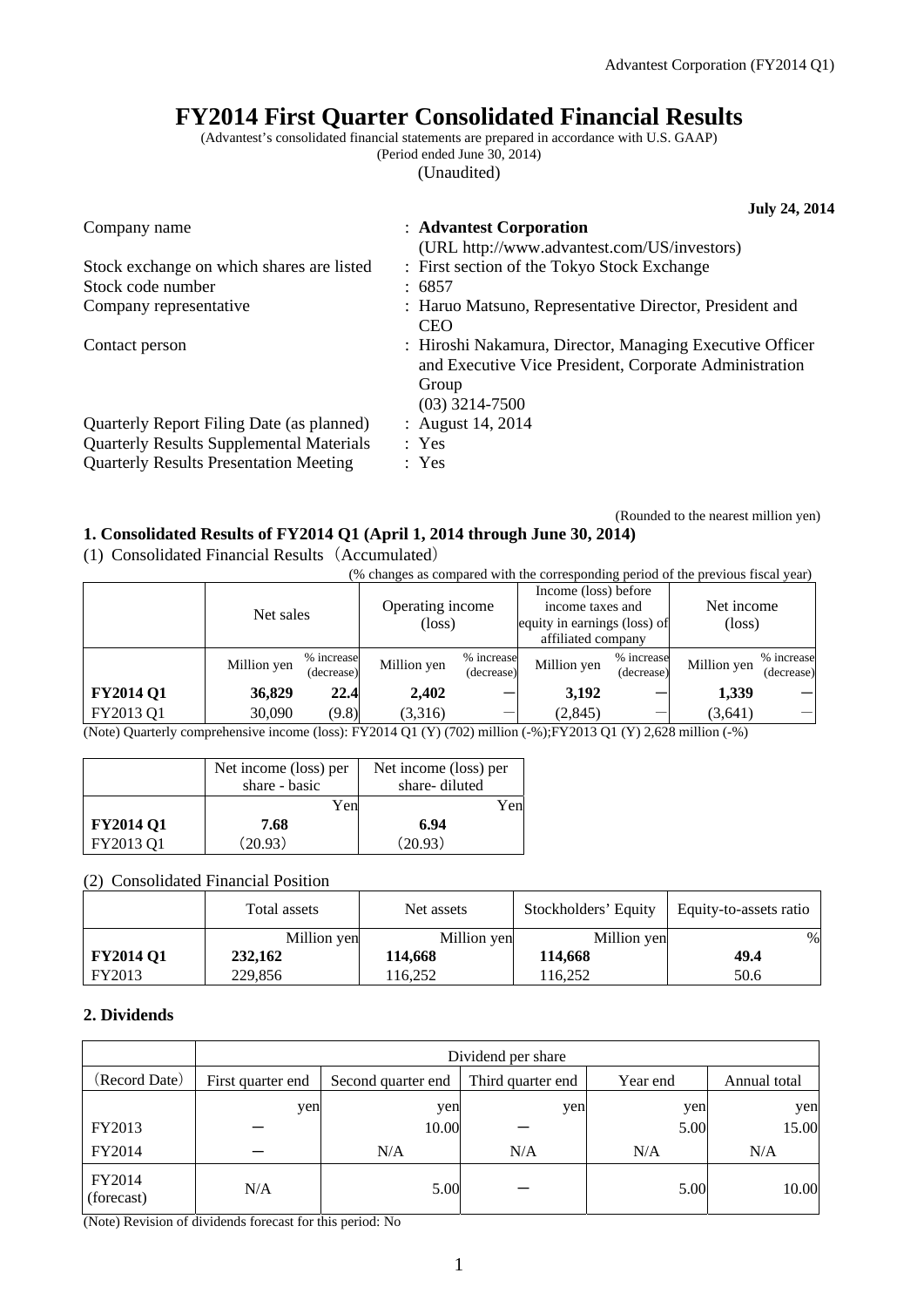### **3. Projected Results for FY2014 (April 1, 2014 through March 31, 2015)**

The forecast for the full year remains unchanged from the outlook announced on April 24, 2014: Advantest expects (Y) 145.0 billion in sales, an operating profit of (Y) 10.0 billion, income before income taxes and equity in earnings of affiliated company of (Y) 10.0 billion, net profit of (Y) 7.5 billion and net income per share of (Y) 43.06.

For the first half of fiscal 2014, Advantest forecasts sales of (Y) 75.0 billion and an operating profit of (Y) 5.4 billion based on the financial results for the first quarter of the fiscal year. Since it is not possible to calculate other income or expense and income taxes on a quarterly basis, Advantest doesn't report projected income before income taxes and equity in earnings of affiliated company and net income.

#### **4. Others**

- (1) Material changes in subsidiaries during this period (changes in scope of consolidation resulting from changes in subsidiaries): No
- (2) Use of simplified accounting method and special accounting policy for quarterly consolidated financial statements: Yes

(Note) Please see "Business Results" 2. Others on page 7 for details.

#### (3) Accounting changes:

- 1) Changes based on revisions of accounting standard: No
- 2) Changes other than 1) above: No
- (4) Number of issued and outstanding stock (common stock):
	- 1) Number of issued and outstanding stock at the end of each fiscal period (including treasury stock): FY2014 Q1 199,566,770 shares; FY2013 199,566,770 shares.
	- 2) Number of treasury stock at the end of each fiscal period:
	- FY2014 Q1 25,380,046 shares; FY2013 25,368,828 shares.
	- 3) Average number of outstanding stock for each period (cumulative term): FY2014 Q1 174,190,300 shares; FY2013 Q1 173,948,323 shares.

## **Status of Quarterly Review Procedures**

This quarterly financial results report is not subject to quarterly review procedures by independent auditors under Japan's Financial Instruments and Exchange Law. At the time of release of this report, such quarterly review procedures under the Financial Instruments and Exchange Law have not been completed.

### **Explanation on the Appropriate Use of Future Earnings Projections and Other Special Instructions**

This document contains "forward-looking statements" that are based on Advantest's current expectations, estimates and projections. These forward-looking statements are subject to known and unknown risks, uncertainties and other factors that may cause Advantest's actual results, levels of activities, performance or achievements to be materially different from those expressed or implied by such forward-looking statements. These factors include: (i) changes in demand for the products and services produced and offered by Advantest's customers, including semiconductors, communications services and electronic goods; (ii) circumstances relating to Advantest's investment in technology, including its ability to timely develop products that meet the changing needs of semiconductor manufacturers, communications network equipment and components makers and service providers; (iii) significant changes in the competitive environment in the major markets where Advantest purchases materials, components and supplies for the production of its products or where its products are produced, distributed or sold; and (iv) changes in economic conditions, currency exchange rates or political stability in the major markets where Advantest procures materials, components and supplies for the production of its principal products or where its products are produced, distributed or sold. A discussion of these and other factors which may affect Advantest's actual results, levels of activities, performance or achievements is contained in the "Operating and Financial Review and Prospects", "Key Information - Risk Factors" and "Information on the Company" sections and elsewhere in Advantest's annual report on Form 20-F, which is on file with the United States Securities and Exchange **Commission**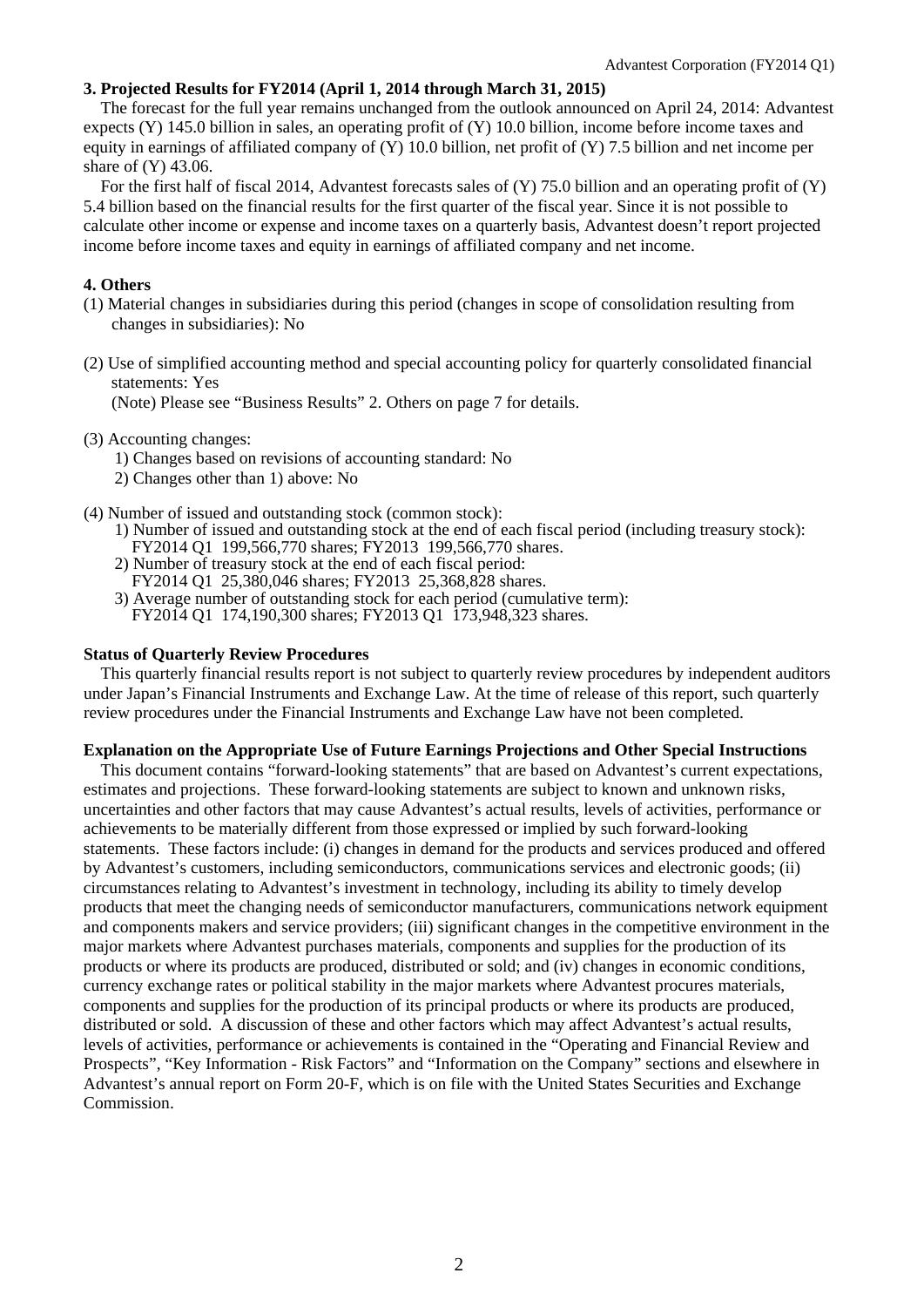## **Contents**

|    |                                                                           | P. 4 |
|----|---------------------------------------------------------------------------|------|
|    |                                                                           | P. 4 |
|    |                                                                           | P. 6 |
|    |                                                                           | P.6  |
| 2. |                                                                           | P. 7 |
|    | (1) Use of Simplified Accounting Method and Special Accounting Policy for |      |
|    |                                                                           | P. 7 |
| 3. |                                                                           | P. 8 |
|    |                                                                           | P. 8 |
|    | (2) Consolidated Statements of Operations (Unaudited)                     | P.10 |
|    | (3) Consolidated Statements of Comprehensive Income (Loss) (Unaudited)    | P.11 |
|    | (4) Consolidated Statements of Cash Flows (Unaudited)                     | P.12 |
|    |                                                                           | P.13 |
|    |                                                                           | P.13 |
|    | (Notes on Significant Changes to Stockholders' Equity)                    | P.13 |
|    |                                                                           | P.13 |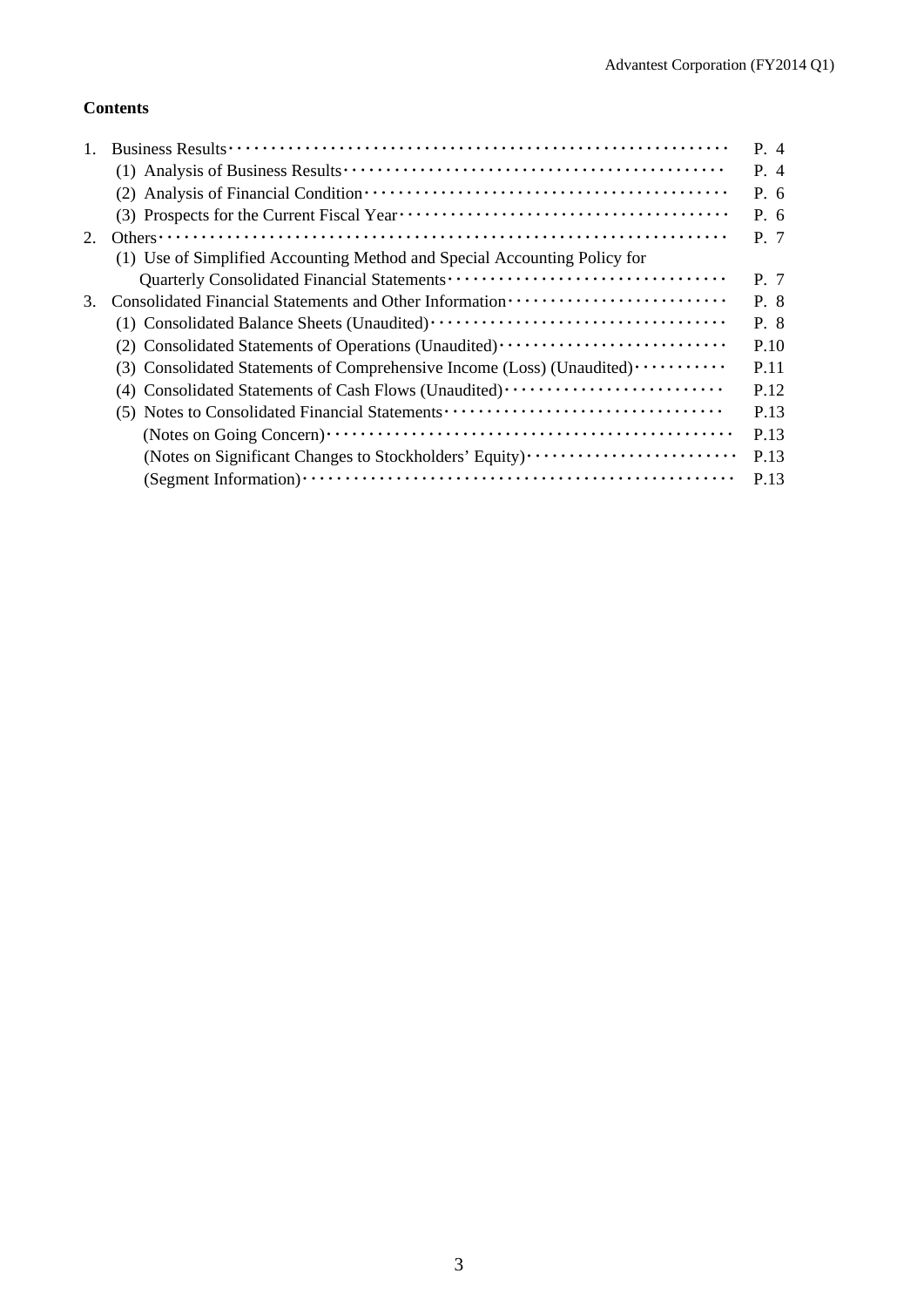## 1. Business Results

### (1) Analysis of Business Results

Consolidated Financial Results of FY2014 Q1 (April 1, 2014 through June 30, 2014)

|                                                                                             |                                     |                                     | (in billion yen)                                                                                    |
|---------------------------------------------------------------------------------------------|-------------------------------------|-------------------------------------|-----------------------------------------------------------------------------------------------------|
|                                                                                             | Three months ended<br>June 30, 2013 | Three months ended<br>June 30, 2014 | As compared to the<br>corresponding period of<br>the previous<br>fiscal year<br>increase (decrease) |
| Orders received                                                                             | 39.5                                | 49.2                                | 24.7%                                                                                               |
| Net sales                                                                                   | 30.1                                | 36.8                                | 22.4%                                                                                               |
| Operating income (loss)                                                                     | (3.3)                               | 2.4                                 |                                                                                                     |
| Income (loss) before income<br>taxes and equity in earnings<br>(loss) of affiliated company | (2.8)                               | 3.2                                 |                                                                                                     |
| Net income (loss)                                                                           | (3.6)                               | 1.3                                 |                                                                                                     |

During Advantest's fiscal first quarter, the global economy sustained its gradual recovery. In Japan, the recent consumption-tax hike had a smaller impact than had been feared, and the United States continued to experience solid economic growth. European economies showed signs of recovery after ongoing economic weakness, while conditions appeared to have bottomed out in China and other emerging economies despite concerns about their slowing growth rates.

In the semiconductor market, the launch of Long-Term Evolution ("LTE") service in China in late 2013 touched off an increase in demand, principally for low-end smartphone chips. Semiconductor manufacturers responded by accelerating capital investments in production capacity expansion, sparking a rapid upturn in demand for back-end production equipment.

Advantest sought to capture this growing demand for test systems, with a focus on test systems for smartphone chips. As a result, orders received were (Y) 49.2 billion (a 24.7% increase in comparison to the corresponding period of the previous fiscal year) and net sales were (Y) 36.8 billion (a 22.4% increase in comparison to the corresponding period of the previous fiscal year). In addition to a year-on-year sales increase, the initiative to lower the breakeven point, launched in the second half of FY2013, and an improved product mix contributed to a significant improvement in profit and loss. Operating profit for the quarter was (Y) 2.4 billion, net profit before income taxes and equity in earnings of affiliated companies was (Y) 3.2 billion, and net profit for the quarter was (Y) 1.3 billion. The percentage of net sales to overseas customers was 93.7% (91.1% in the corresponding period of the previous fiscal year).

Conditions of business segments are described below.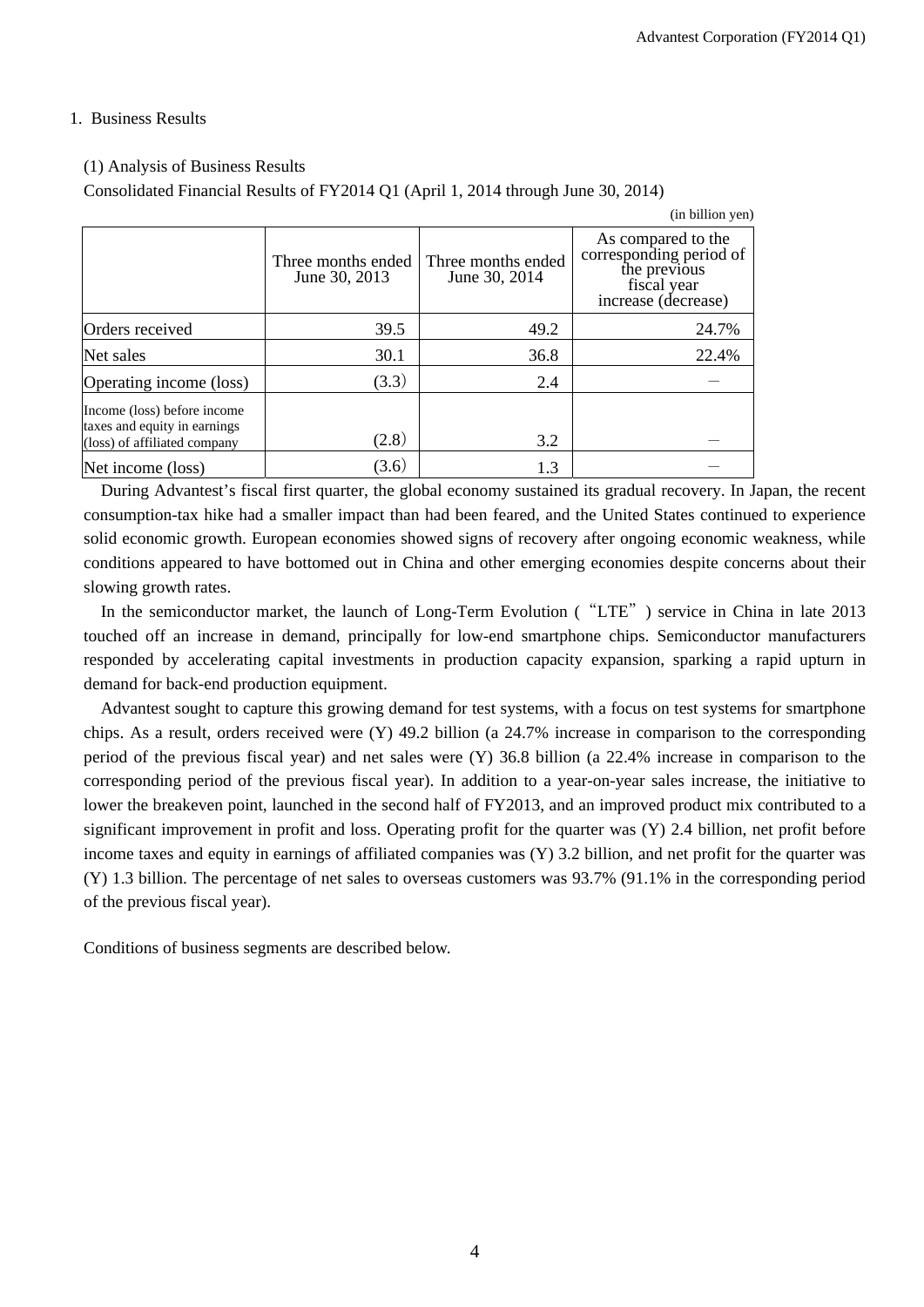|                         |                                     |                                     | (in billion yen)                                                                                    |
|-------------------------|-------------------------------------|-------------------------------------|-----------------------------------------------------------------------------------------------------|
|                         | Three months ended<br>June 30, 2013 | Three months ended<br>June 30, 2014 | As compared to the<br>corresponding period of<br>the previous<br>fiscal year<br>increase (decrease) |
| Orders received         | 28.2                                | 36.8                                | 30.8%                                                                                               |
| Net sales               | 21.0                                | 26.0                                | 23.9%                                                                                               |
| Operating income (loss) | (1.3)                               | 3.1                                 |                                                                                                     |

<Semiconductor and Component Test System Segment>

Semiconductor and Component Test System Segment saw increased demand in the non-memory V93000 test systems. This was due to the expansion of LTE base station infrastructure and smartphone production in China, which led to a rapid rise in demand for additional application processors, baseband processors and MCU test capacities. Inquiries for logic semiconductor test systems such as MPUs also increased, and robust demand for memory test systems continued.

As a result of the above, orders received were (Y) 36.8 billion (a 30.8% increase in comparison to the corresponding period of the previous fiscal year), net sales were (Y) 26.0 billion (a 23.9% increase in comparison to the corresponding period of the previous fiscal year), and operating income was (Y) 3.1 billion.

< Mechatronics System Segment>

|                         |                                     |                                     | (in billion yen)                                                                                    |
|-------------------------|-------------------------------------|-------------------------------------|-----------------------------------------------------------------------------------------------------|
|                         | Three months ended<br>June 30, 2013 | Three months ended<br>June 30, 2014 | As compared to the<br>corresponding period of<br>the previous<br>fiscal year<br>increase (decrease) |
| Orders received         | 4.7                                 | 5.9                                 | 26.1%                                                                                               |
| Net sales               | 3.5                                 | 4.8                                 | 36.1%                                                                                               |
| Operating income (loss) | (1.4)                               | 0.2                                 |                                                                                                     |

The Mechatronics Segment saw new demand for device interfaces and test handlers, both of which closely follow performance of other businesses, driven by improved conditions in the test systems market.

As a result of the above, orders received were (Y) 5.9 billion (a 26.1% increase in comparison to the corresponding period of the previous fiscal year), net sales were (Y) 4.8 billion (a 36.1% increase in comparison to the corresponding period of the previous fiscal year), and operating income was (Y) 0.2 billion.

<Services, Support and Others Segment>

|                  |                                     |                                     | (in billion yen)                                                                                    |
|------------------|-------------------------------------|-------------------------------------|-----------------------------------------------------------------------------------------------------|
|                  | Three months ended<br>June 30, 2013 | Three months ended<br>June 30, 2014 | As compared to the<br>corresponding period of<br>the previous<br>fiscal year<br>increase (decrease) |
| Orders received  | 6.7                                 | 6.5                                 | $(3.1\%)$                                                                                           |
| Net sales        | 5.6                                 | 6.0                                 | 6.4%                                                                                                |
| Operating income | 0.4                                 | 0.6                                 | 64.7%                                                                                               |

The Services, Support and Others Segment saw both sales and income grow due to the increased profitability of field services, where initiatives Advantest has been implementing since FY2013 have progressed smoothly.

As a result of the above, orders received were (Y) 6.5 billion (a 3.1% decrease in comparison to the corresponding period of the previous fiscal year), net sales were (Y) 6.0 billion (a 6.4% increase in comparison to the corresponding period of the previous fiscal year), and operating income was (Y) 0.6 billion (a 64.7% increase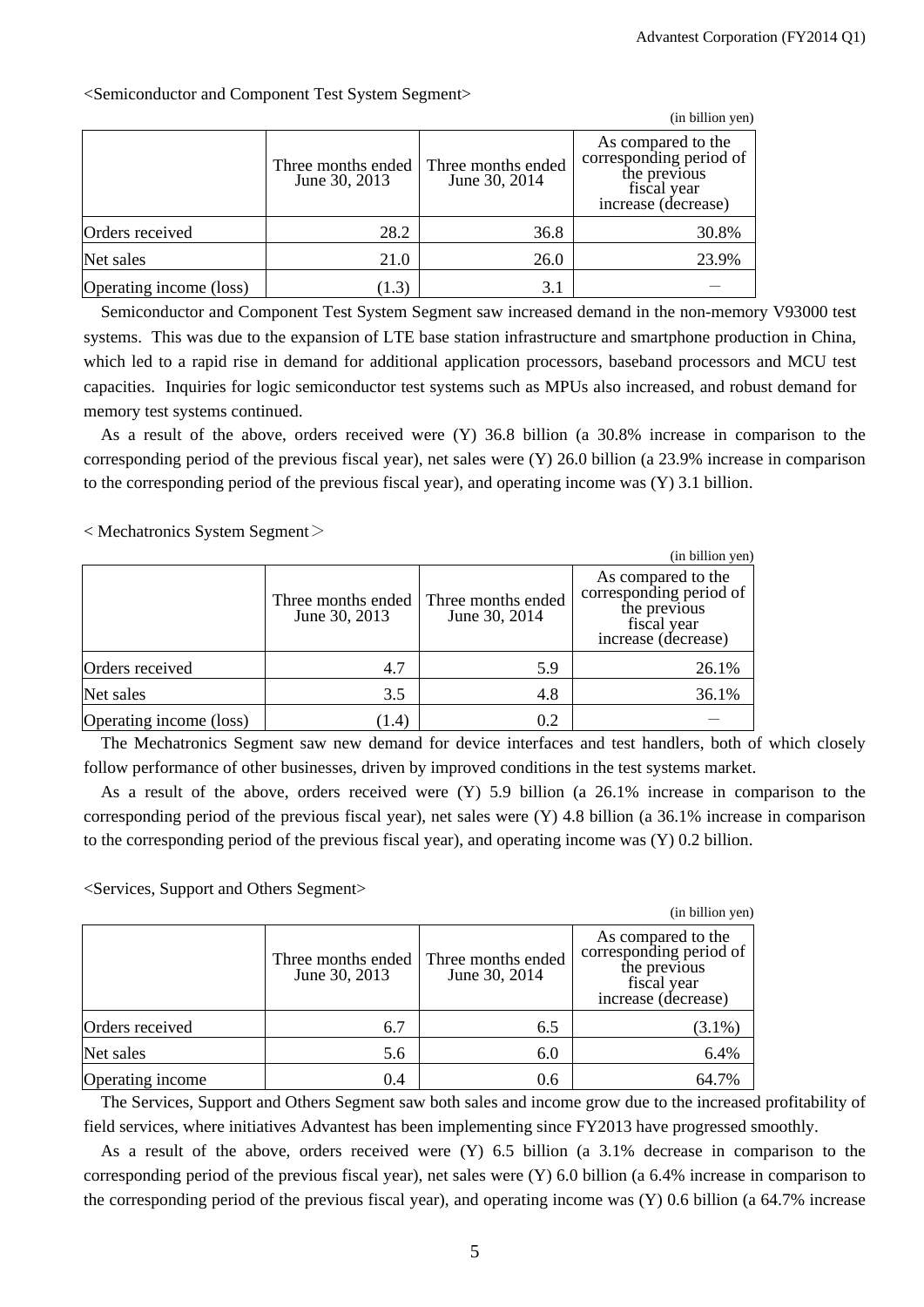in comparison to the corresponding period of the previous fiscal year).

#### (2) Analysis of Financial Condition

Total assets at June 30, 2014 amounted to (Y) 232.2 billion, an increase of (Y) 2.3 billion compared to March 31, 2014, primarily due to an increase of (Y) 5.2 billion in cash and cash equivalents, offset by a decrease of (Y) 1.2 billion and (Y) 1.1 billion in investment securities and property, plant and equipment, respectively. The amount of total liabilities was (Y) 117.5 billion, an increase of (Y) 3.9 billion compared to March 31, 2014, primarily due to an increase of (Y) 1.8 billion and (Y) 1.1 billion in income taxes payable and trade accounts payable, respectively.

Stockholders' equity was (Y) 114.7 billion. Equity to assets ratio was 49.4%, a decrease of 1.2 percentage points from March 31, 2014.

#### (Cash Flow Condition)

Cash and cash equivalents held at June 30, 2014 were (Y) 74.2 billion, an increase of (Y) 5.2 billion from March 31, 2014. Significant cash flows during the first quarter of this fiscal year and their causes are described below.

Net cash provided by operating activities was  $(Y)$  6.0 billion (net cash inflow of  $(Y)$ ) 2.8 billion in the corresponding period of the previous fiscal year). This amount was primarily attributable to an increase of  $(Y)$  2.3 billion, (Y) 1.4 billion and (Y) 1.6 billion in income taxes payable, trade accounts payable and trade receivables, respectively, and adjustments of non cash items such as depreciation and amortization in addition to the net income of (Y) 1.3 billion.

Net cash provided by investing activities was (Y) 0.6 billion (net cash outflow of (Y) 2.0 billion in the corresponding period of the previous fiscal year). This amount was primarily attributable to proceeds from sale of available-for-sale securities of (Y) 1.6 billion and payments for acquisition of tangible fixed assets in the amount of (Y) 0.8 billion.

Net cash used in financing activities was  $(Y)$  0.7 billion (net cash outflow of  $(Y)$  1.1 billion in the corresponding period of the previous fiscal year). This amount was primarily attributable to dividends paid of (Y) 0.8 billion.

#### (3) Prospects for the Current Fiscal Year

Increasing global adoption of smartphones, spurred by the availability of lower-priced models, LTE adoption and greater functionality, is expected to drive growth in semiconductor-related markets going forward. Based on this trend, Advantest foresees healthy growth in both the non-memory and memory chip markets in 2014, and anticipates that chipmakers will continue to invest in production capacity expansion. Advantest expects robust growth in demand for its test systems, and forecasts that the semiconductor test equipment market will expand in 2014 after contracting for the previous two years.

Advantest will also ensure that the two structural transition initiatives launched in FY2013, building a cost structure that ensures profitability notwithstanding market fluctuations and building a business structure in which resources are reallocated from underperforming areas to growth markets in an agile manner, take hold. By doing so, Advantest aims to further strengthen its profitability base and grow income streams.

 The forecast for the full year remains unchanged from the outlook announced in April 2014: Advantest expects (Y) 145.0 billion in sales, an operating profit of (Y) 10.0 billion, and net profit of (Y) 7.5 billion. For the first half of fiscal 2014, Advantest forecasts sales of (Y) 75.0 billion and an operating profit of (Y) 5.4 billion.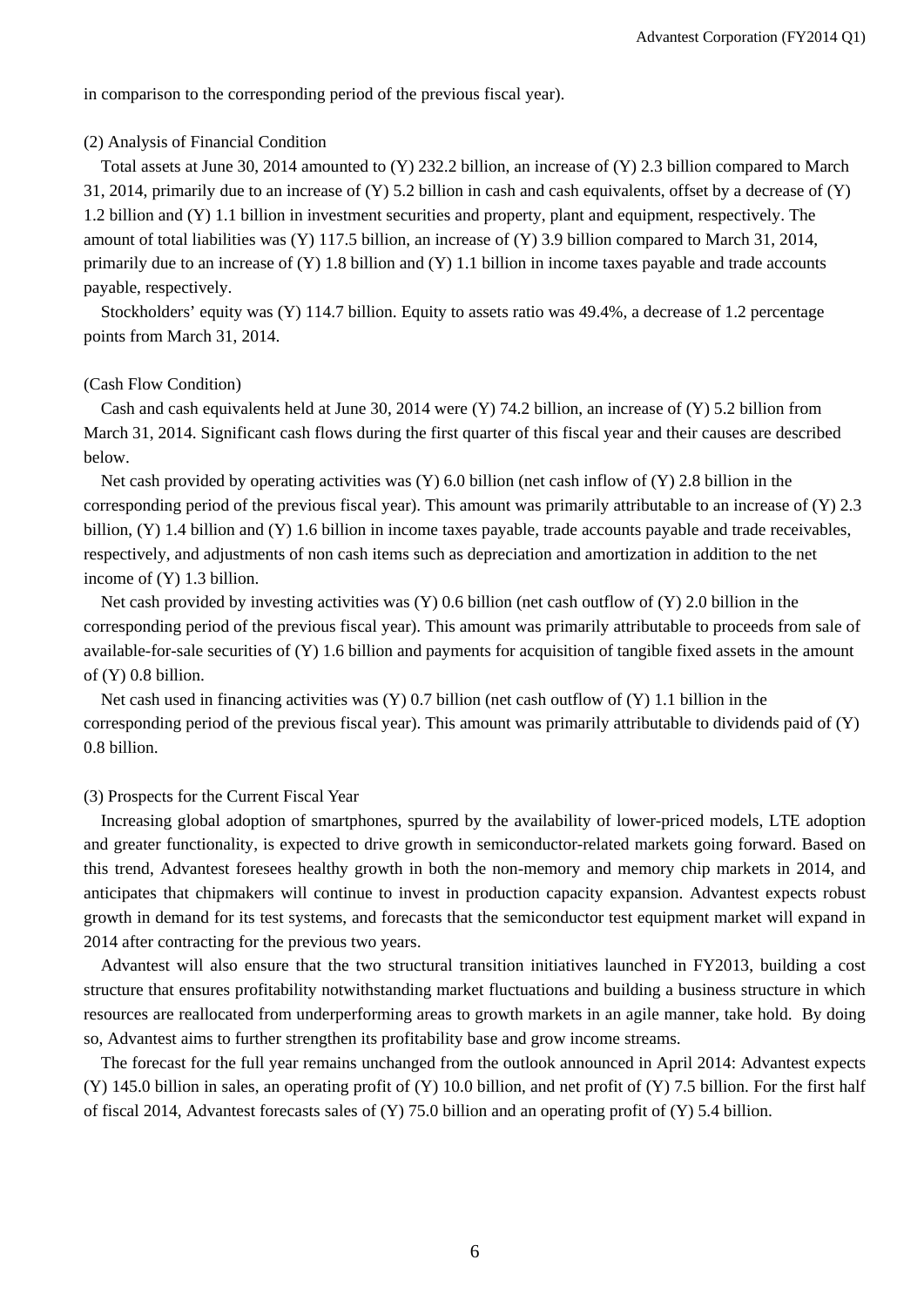## 2. Others

(1) Use of Simplified Accounting Method and Special Accounting Policy for Quarterly Consolidated Financial Statements

Tax expense is measured using an estimated annual effective tax rate. Advantest makes, at the end of the first quarter, its best estimate of the annual effective tax rate for the full fiscal year and uses that rate to provide for income taxes on a current year-to-date basis. The estimated effective tax rate includes the deferred tax effects of expected year-end temporary differences and carryforwards, and the effects of valuation allowances for deferred tax assets.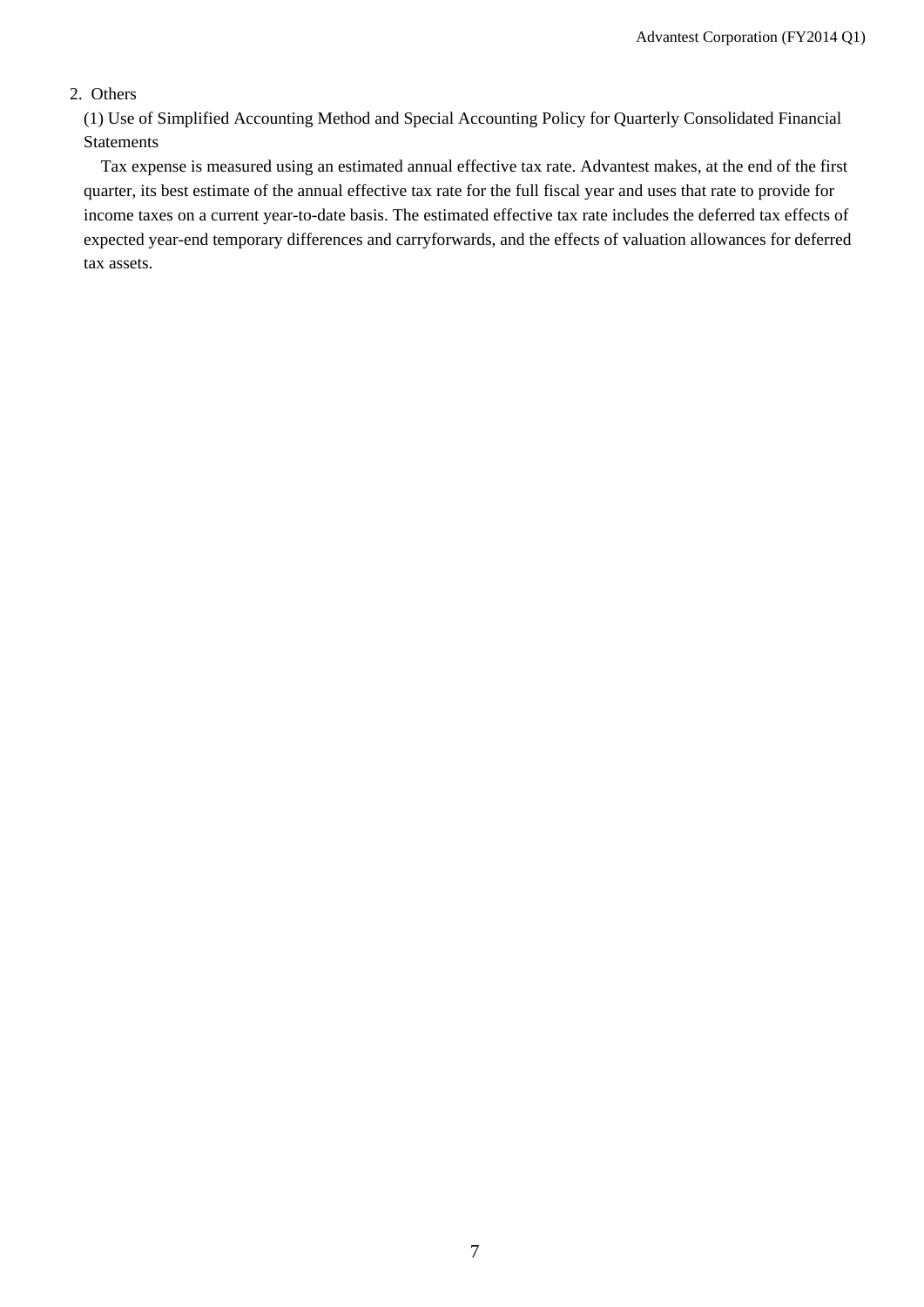## 3. Consolidated Financial Statements and Other Information

## (1)Consolidated Balance Sheets (Unaudited)

|                                    |   | <b>Yen (Millions)</b> |                 |
|------------------------------------|---|-----------------------|-----------------|
| <b>Assets</b>                      |   | <b>March 31, 2014</b> | June 30, 2014   |
| Current assets:                    |   |                       |                 |
| Cash and cash equivalents          | ¥ | 68,997                | 74,233          |
| Trade receivables, net             |   | 20,404                | 21,408          |
| Inventories                        |   | 30,200                | 30,247          |
| Other current assets               |   | 5,218                 | 4,463           |
| Total current assets               |   | 124,819               | 130,351         |
| Investment securities              |   |                       |                 |
|                                    |   | 3,741<br>39,925       | 2,578<br>38,849 |
| Property, plant and equipment, net |   |                       |                 |
| Intangible assets, net             |   | 3,545                 | 3,485           |
| Goodwill                           |   | 46,846                | 46,146          |
| Other assets                       |   | 10,980                | 10,753          |
| Total assets                       | ¥ | 229,856               | 232,162         |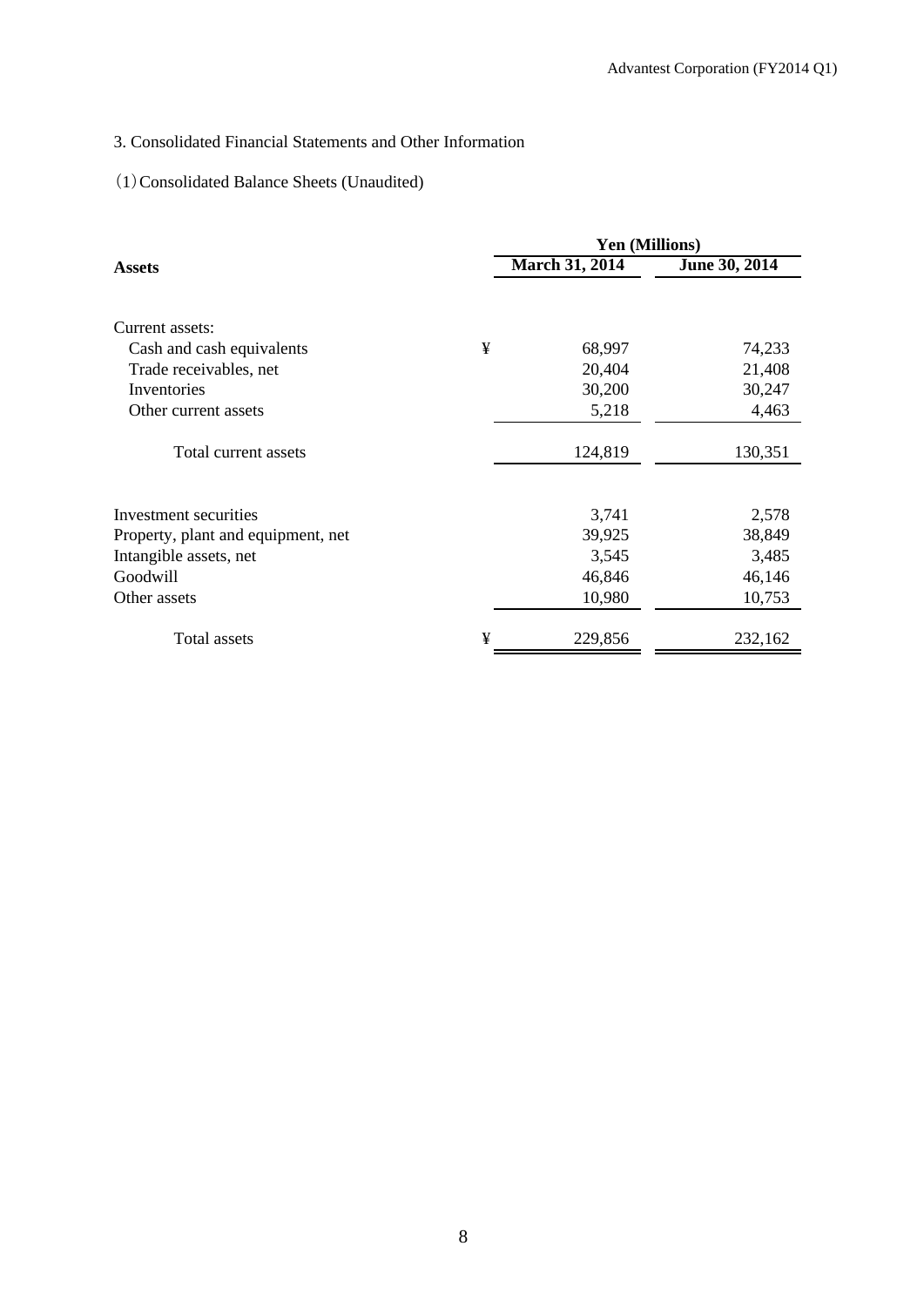|                                                 | Yen (Millions)        |               |  |
|-------------------------------------------------|-----------------------|---------------|--|
| <b>Liabilities and Stockholders' Equity</b>     | <b>March 31, 2014</b> | June 30, 2014 |  |
|                                                 |                       |               |  |
| <b>Current liabilities:</b>                     |                       |               |  |
| ¥<br>Trade accounts payable                     | 12,353                | 13,480        |  |
| Accrued expenses                                | 6,775                 | 6,951         |  |
| Income taxes payable                            | 1,089                 | 2,920         |  |
| Accrued warranty expenses                       | 1,589                 | 1,428         |  |
| Corporate bonds - current portion               |                       | 10,000        |  |
| Customer prepayments                            | 2,488                 | 3,284         |  |
| Other current liabilities                       | 2,313                 | 3,583         |  |
| Total current liabilities                       | 26,607                | 41,646        |  |
| Corporate bonds                                 | 25,000                | 15,000        |  |
| Convertible bonds                               | 30,149                | 30,141        |  |
| Accrued pension and severance costs             | 28,641                | 28,663        |  |
| Other liabilities                               | 3,207                 | 2,044         |  |
| <b>Total liabilities</b>                        | 113,604               | 117,494       |  |
| Commitments and contingent liabilities          |                       |               |  |
| Stockholders' equity:                           |                       |               |  |
| Common stock                                    | 32,363                | 32,363        |  |
| Capital surplus                                 | 43,906                | 43,900        |  |
| Retained earnings                               | 130,740               | 131,170       |  |
| Accumulated other comprehensive income          | 5,326                 | 3,285         |  |
| Treasury stock                                  | (96,083)              | (96,050)      |  |
| Total stockholders' equity                      | 116,252               | 114,668       |  |
| Total liabilities and stockholders' equity<br>¥ | 229,856               | 232,162       |  |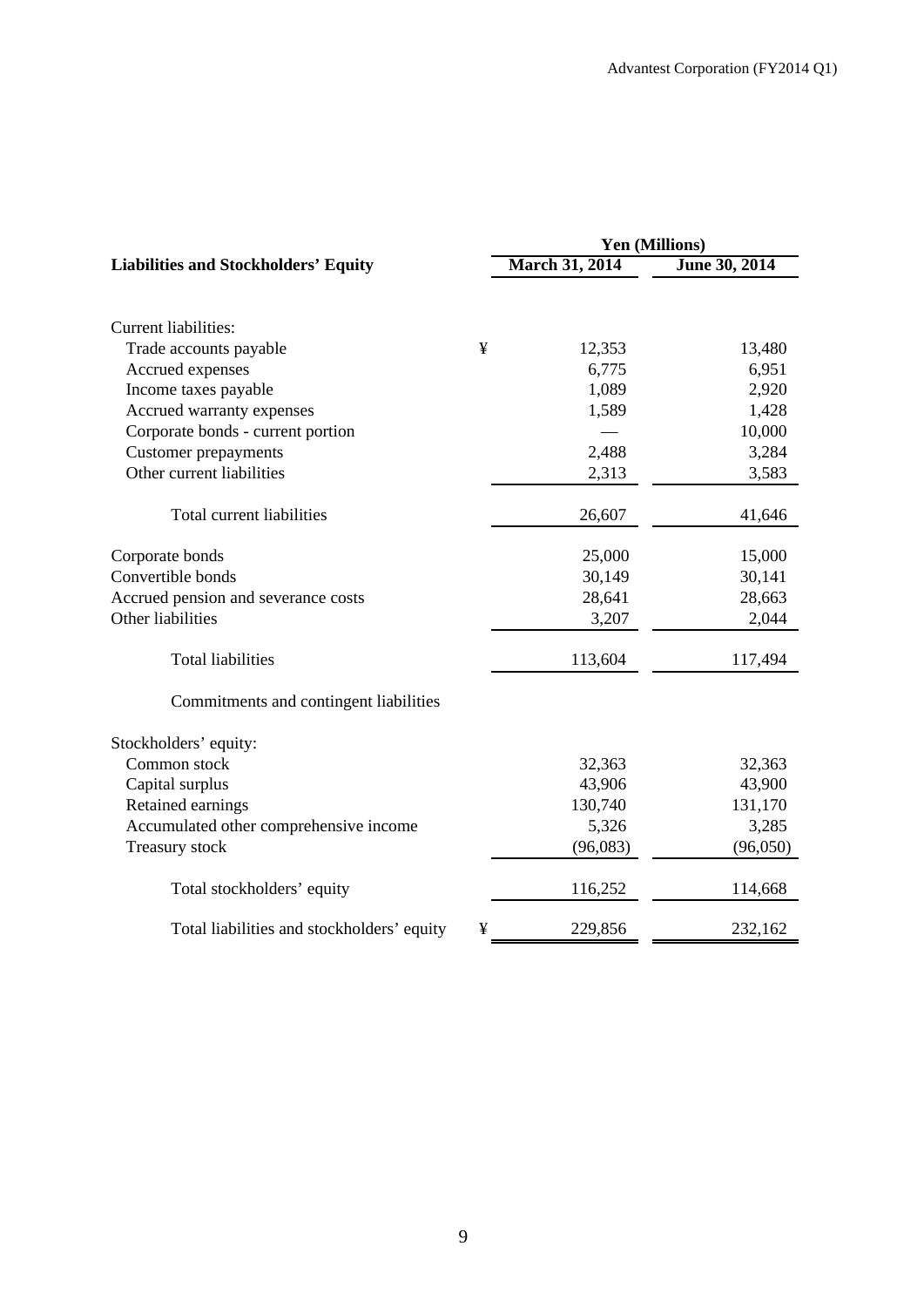# (2)Consolidated Statements of Operations (Unaudited)

|                                                 | Yen (Millions)                      |                                     |  |  |
|-------------------------------------------------|-------------------------------------|-------------------------------------|--|--|
|                                                 | Three months ended<br>June 30, 2013 | Three months ended<br>June 30, 2014 |  |  |
| ¥<br>Net sales                                  | 30,090                              | 36,829                              |  |  |
| Cost of sales                                   | 14,798                              | 16,578                              |  |  |
| Gross profit                                    | 15,292                              | 20,251                              |  |  |
| Research and development expenses               | 8,720                               | 7,381                               |  |  |
| Selling, general and administrative expenses    | 9,888                               | 10,468                              |  |  |
| Operating income (loss)                         | (3,316)                             | 2,402                               |  |  |
| Other income (expense):                         |                                     |                                     |  |  |
| Interest and dividend income                    | 76                                  | 59                                  |  |  |
| Interest expense                                | (34)                                | (34)                                |  |  |
| Gain on sale of investment securities           | 492                                 | 559                                 |  |  |
| Other, net                                      | (63)                                | 206                                 |  |  |
| Total other income (expense)                    | 471                                 | 790                                 |  |  |
| Income (loss) before income taxes and equity    |                                     |                                     |  |  |
| in earnings (loss) of affiliated company        | (2, 845)                            | 3,192                               |  |  |
| Income taxes (benefit)                          | 798                                 | 1,853                               |  |  |
| Equity in earnings (loss) of affiliated company | 2                                   |                                     |  |  |
| ¥<br>Net income (loss)                          | (3,641)                             | 1,339                               |  |  |

|                                                         |   | Yen                                 |                                     |  |  |
|---------------------------------------------------------|---|-------------------------------------|-------------------------------------|--|--|
|                                                         |   | Three months ended<br>June 30, 2013 | Three months ended<br>June 30, 2014 |  |  |
| Net income (loss) per share:<br><b>Basic</b><br>Diluted | ¥ | (20.93)<br>(20.93)                  | 7.68<br>6.94                        |  |  |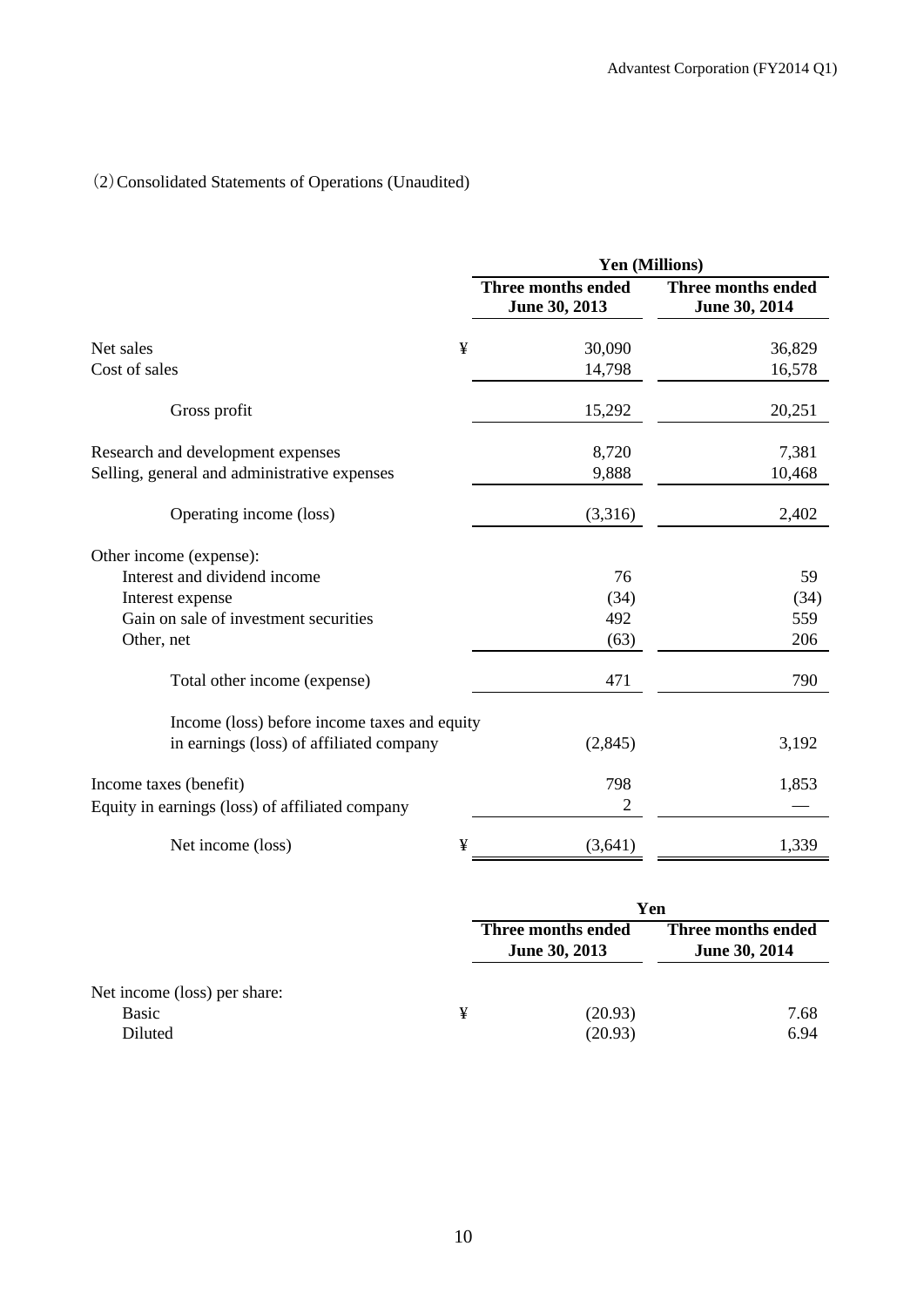## (3)Consolidated Statements of Comprehensive Income (Loss) (Unaudited)

|                                                        |   | <b>Yen (Millions)</b>                      |                                     |  |
|--------------------------------------------------------|---|--------------------------------------------|-------------------------------------|--|
|                                                        |   | Three months ended<br><b>June 30, 2013</b> | Three months ended<br>June 30, 2014 |  |
| Comprehensive income (loss)                            |   |                                            |                                     |  |
| Net income (loss)                                      | ¥ | (3,641)                                    | 1,339                               |  |
| Other comprehensive income (loss), net of tax          |   |                                            |                                     |  |
| Foreign currency translation adjustments               |   | 5,966                                      | (2,066)                             |  |
| Net unrealized gains (losses) on investment securities |   | 184                                        | (255)                               |  |
| Pension related adjustments                            |   | 119                                        | 280                                 |  |
| Total other comprehensive income (loss)                |   | 6,269                                      | (2,041)                             |  |
| Total comprehensive income (loss)                      | ¥ | 2.628                                      | (702)                               |  |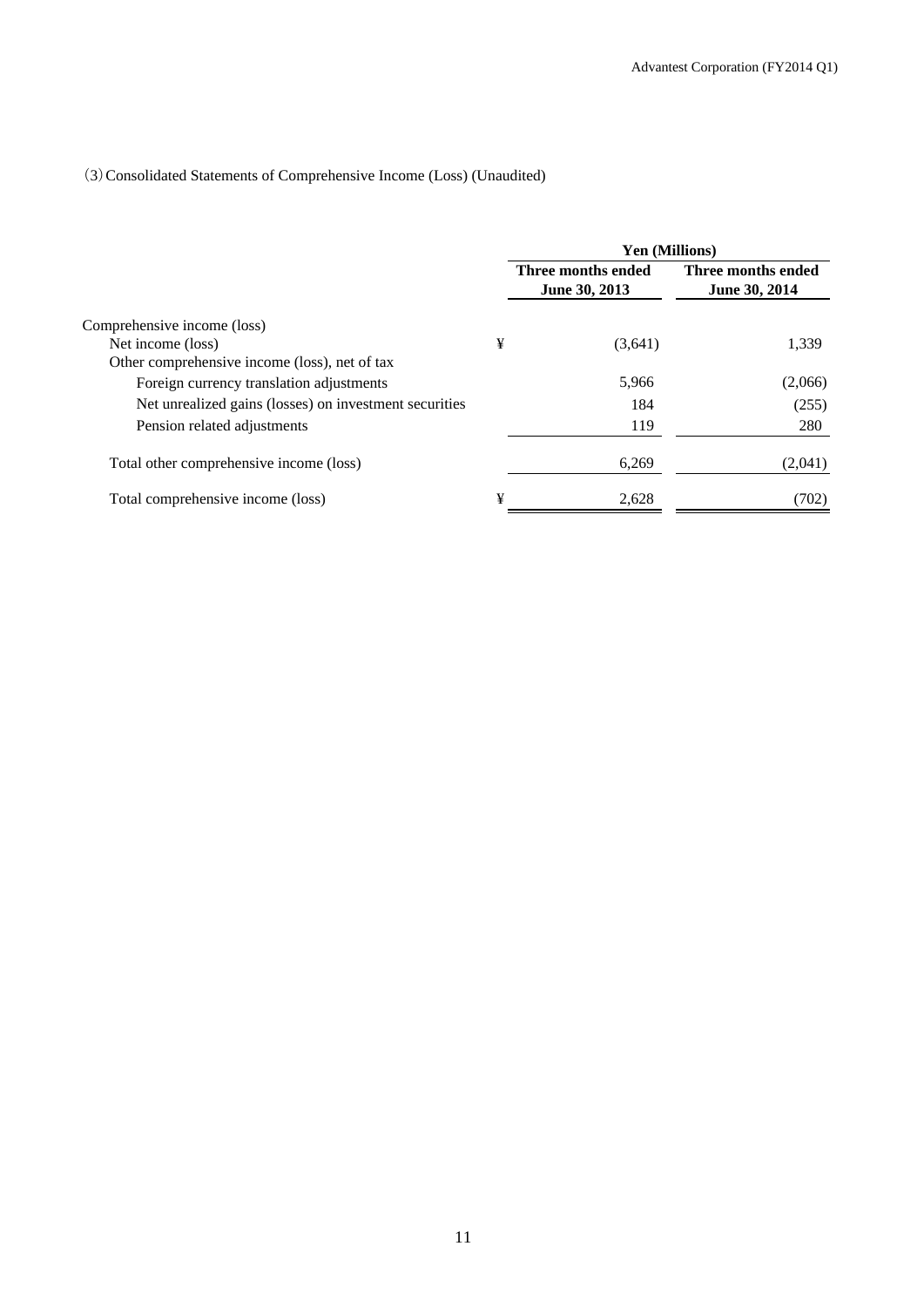## (4)Consolidated Statements of Cash Flows (Unaudited)

|                                                                  | Yen (Millions)                      |                                     |  |
|------------------------------------------------------------------|-------------------------------------|-------------------------------------|--|
|                                                                  | Three months ended<br>June 30, 2013 | Three months ended<br>June 30, 2014 |  |
| Cash flows from operating activities:                            |                                     |                                     |  |
| Net income (loss)                                                | ¥<br>(3,641)                        | 1,339                               |  |
| Adjustments to reconcile net income to net cash                  |                                     |                                     |  |
| provided by (used in) operating activities:                      |                                     |                                     |  |
| Depreciation and amortization                                    | 2,321                               | 1,378                               |  |
| Deferred income taxes                                            | 252                                 | (786)                               |  |
| Gain on sale of investment securities                            | (492)                               | (559)                               |  |
| Changes in assets and liabilities:                               |                                     |                                     |  |
| Trade receivables                                                | 2,204                               | (1, 553)                            |  |
| Other account receivable                                         | (239)                               | 863                                 |  |
| Inventories                                                      | (378)                               | (136)                               |  |
| Trade accounts payable                                           | 1,734                               | 1,364                               |  |
| Other account payable                                            | 120                                 | 933                                 |  |
| Accrued expenses                                                 | (69)                                | 249                                 |  |
| Income taxes payable                                             | 354                                 | 2,318                               |  |
| Accrued warranty expenses                                        | 16                                  | (156)                               |  |
| <b>Customer</b> prepayments                                      | (349)                               | 806                                 |  |
| Accrued pension and severance costs                              | 292                                 | 232                                 |  |
| Other                                                            | 641                                 | (285)                               |  |
|                                                                  |                                     |                                     |  |
| Net cash provided by (used in) operating activities              | 2,766                               | 6,007                               |  |
| Cash flows from investing activities:                            |                                     |                                     |  |
| Proceeds from sale of available-for-sale securities              | 669                                 | 1,557                               |  |
| Acquisition of subsidiary, net of cash acquired                  | (1,168)                             |                                     |  |
| Purchases of property, plant and equipment                       | (1, 415)                            | (754)                               |  |
| Purchases of intangible assets                                   | (225)                               | (142)                               |  |
| Other                                                            | 170                                 | (56)                                |  |
| Net cash provided by (used in) investing activities              | (1,969)                             | 605                                 |  |
|                                                                  |                                     |                                     |  |
| Cash flows from financing activities:                            |                                     |                                     |  |
| Dividends paid                                                   | (1,591)                             | (843)                               |  |
| Other                                                            | 483                                 | 175                                 |  |
| Net cash provided by (used in) financing activities              | (1,108)                             | (668)                               |  |
| Net effect of exchange rate changes on cash and cash equivalents | 1,895                               | (708)                               |  |
| Net change in cash and cash equivalents                          | 1,584                               | 5,236                               |  |
| Cash and cash equivalents at beginning of period                 | 45,668                              | 68,997                              |  |
| Cash and cash equivalents at end of period                       | ¥<br>47,252                         | 74,233                              |  |